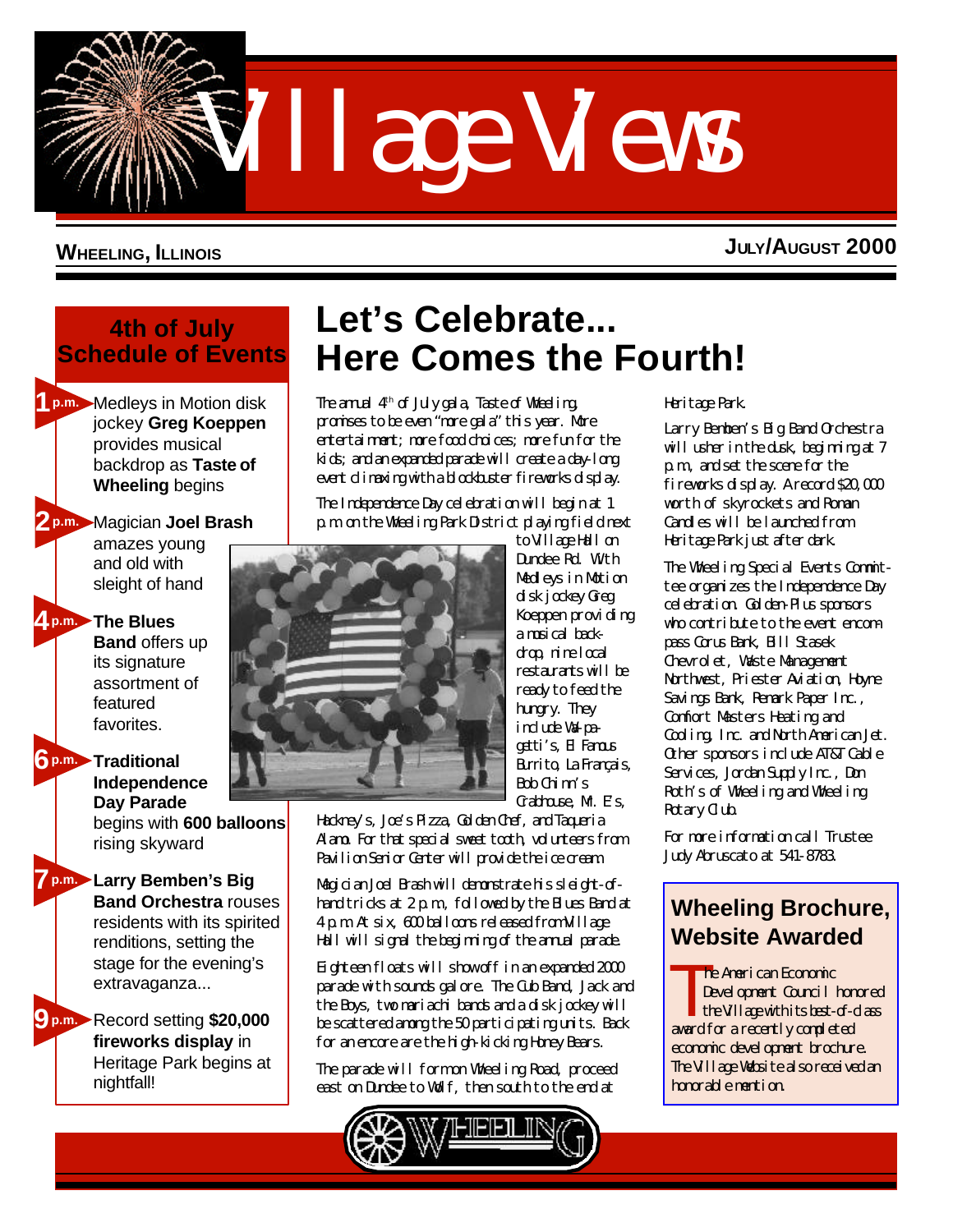*"The*

*Wheeling*

*section of the*

*project*

*retains the*

*current*

*'junior*

*expressway'*

*design,*

*including the*

*frontage*

*roads."*



# **Palatine Road Targeted for Major Overhaul**

P<sub>1</sub> alatine Rd. has been designated as a target for major reconstruction and reconfiguring. The Illinois Department of Transportation (IDOT) plans tα

● Widen and reconstruct the roadway,

● Install left turn lanes at some intersections,

● Eliminate portions of the frontage road (in Palatine and Arlington Heights) and

● Build a "grade-separated interchange" (underpass) that will shunt traffic below Wheeling Road.

IDOT plans to rebuild the highway from Glenwood Ave. in Arlington Heights to Milwaukee Ave. in Prospect Heights. The project is divided into seven segments and is part of a long-range IDOT strategy to further redevelop the highway east to the Edens Expressway in Northfield.

The Wheeling section of the project retains the current "junior expressway" design, including the frontage roads. Improvements are planned to the on/off ramps and at the major intersections. The

storm-sewer system will be rebuilt and upgraded. The roadway will be widened, and 10-foot shoulders and an 11-foot median barrier will be constructed.

The most significant impact on the Village will be the projected underpass at Palatine and Wheeling Rds. It will be similar to the grade separation that presently goes below Wolf Rd. And that intersection will be reconstructed to improve turning movements and overall traffic flow.

IDOT has allocated funds for three of the seven Palatine Rd. segments, including the segment that runs through Wheeling. Construction on some of the segments could begin within two years.

# **New Sidewalks Coming**

The Village will invest \$100,000 this summer to remove and replace defective sidewalk squares at various locations. Construction is expected to begin in mid to late summer.

This year, the third in an ongoing sidewalkrenovation program, will see work concentrated in

> the Dunhurst, Poplar Grove, Babiarz and Hollywood Ridge subdivisions. To date, the Public Works Street Division has removed and replaced 2,800 sidewalk squares and depressed curb and handicap accessible ramps.

"We'd like to encourage residents in areas scheduled for construction to help workers keep children and pets away from newly installed concrete until it cures properly (approximately 24 hours)," said Jeff Kopper, who heads the Street Division.

For information call the Public Works Department at 459-2624.

*building was the Harmann House when this photo was taken in the 1930s.*

*While the exterior has gone through relatively few changes, remodeling has transformed the interior, although the original bar shown here remains in use.*

*(Courtesy Wheeling Historic Society)*



**Historic Harmann House Now Site of Bob Chinn's**

*If this building looks familiar it's because it has been a Wheeling landmark for many decades. Now known as Bob Chinn's Crabhouse, the*

## **Wheeling is on the Web at www.vi.wheeling.il.us**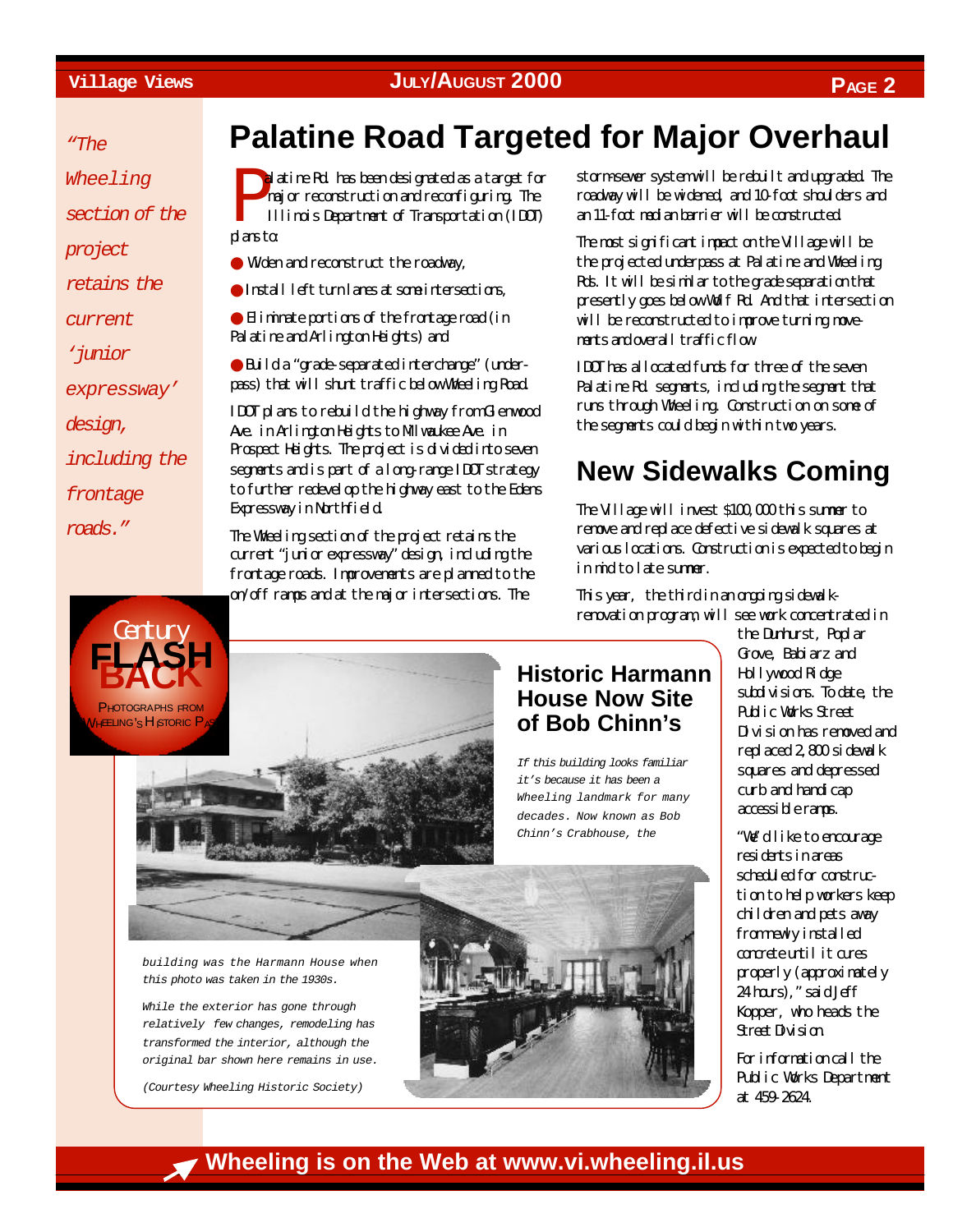# **Water Main Rehab Increases Flow Capacity, as Program Enters 3rd Year**

Increased flow capacity and more-reliable service. That's what residents can expect as the Public Works Department's Water Division replaces aging, thin-walled cast-iron water mains with ductile iron mains as part of acontinuing multi-year project.

Ductile iron mains, which are made of more flexible compounds than older materials, have a longer life than cast iron mains.

This year's improvements include replacing deteriorating water mains with a new 12-inch main



*This old water main, removed from the Dunhurst subdivision, is an example of why the Village has embarked on an extensive replacement program to update the existing water-delivery system.*

running along the west side of Wheeling Rd. from the central receiving station near Hintz and Wheeling Rds. to the Dunhurst Units 1 and 2 subdivisions.

Water mains will be installed in Harvester and Mercantile Cts. Dunhurst Units 1 and 2 will be the target of future replacement projects in 2001 and 2002, depending on funding.

Traffic in the Wheeling Rd. construction

zone will be reduced to one lane in each direction. All four lanes are expected to be reopened by latefall, barring unforeseen construction delays. Residents are urged to use alternate routes, such as Elmhurst and Wolf Rds.

The Board of Trustees allocated \$1.2 million to pay for this year's construction. The board asked Public Works to accelerate the replacement program for completion within nine years instead of the original 15.

The actual completion time will depend on available funding.



*"The board asked Public Works to accelerate the replacement program for completion within nine*

*years instead*

*of the*

*original 15."*

## *New Businesses*

**UCO International/ Ullman & Co. Inc.** — Barry A. Ullman, 225 Larkin Dr. #2 & 3, 541- 4030, distributes sports medicine products,

**Johnson & Rudolph Inc.** — DBS Olsen Brothers Inc., Ron Rudolph, 860 Chaddick Dr. #E, 215-7400, moving & storage

**North American Bicycle Tours** — Ed Hayner, President, 483 S. Milwaukee Ave., 537-7838, motorcycle rentals

**Creators Way Bedrooms Inc.** — Scott A. Moriarty, 775 Glenn, warehousing furniture & mattresses

**Southern Hobby Supply** — DBA Southern Hobby, Chicago, James F. Austin, 1543 Abbott Dr., 419-9915, warehousing hobby supplies

**Excess International Inc.** — Marc Fryer, 286 Palatine Rd., 465-9920, general merchandise wholesaler

**Quick Glance Inc.** — Gary Dagobertoangelo, 642 S. Wheeling Rd., 456-0519, janitorial cleaning

**The Right Help Inc.**— Michael V. Kern, 307 S. Milwaukee Ave., #112, 353-8480, income tax preparation

**Guffco Tool Company** — Michael Goffman, 520 Quail Hollow Dr., #600, 808-1488, whole small equipment

**Balalaika** — Nathan Lieberman, 315 E. Dundee Rd., 215-1616, video rental

### *New Location*

**Extreme Mobile Sound & Security Inc.** — Nick Chaconas, 280 E. Dundee Rd., 520-9500

### *New Owner*

**Randstad** — Debbi Semple, 505 N. Wolf Rd., 215-0060

**White Hen** — Stephen G. Smith, 11 W. Dundee Rd., 520-7976

**Sauers Bake Shop** — Salvatore Butera, Vito Giustino, Tom Panos, 532 W. Dundee Rd., 537-4050

## **Wheeling is on the Web at www.vi.wheeling.il.us**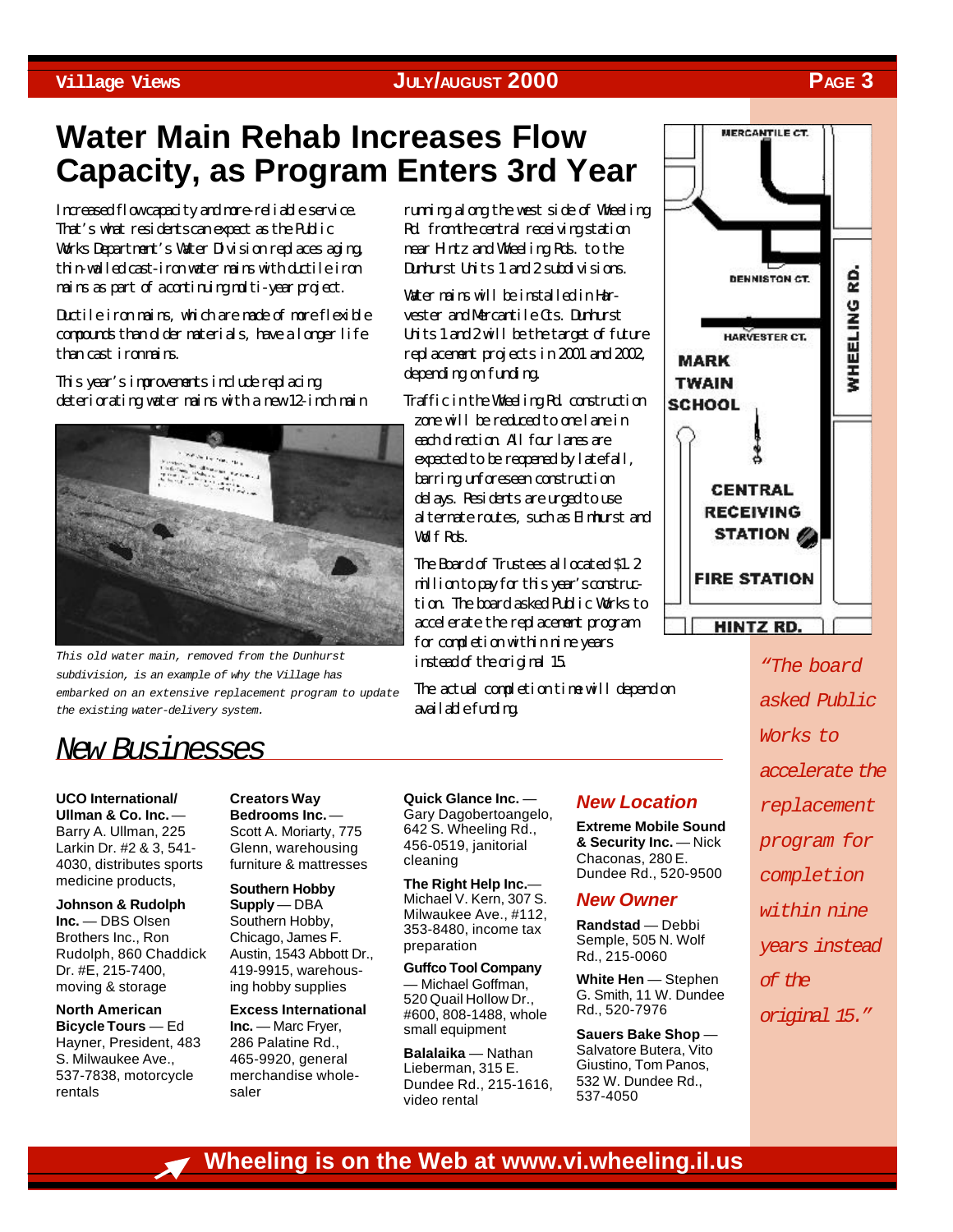## **Brick Planters and Heavy Mulch May Be Hazardous to Your Trees**

The arrival of warm weather brings a flurry of outdoor maintenance activities. As Public Works professionals are planting trees in public rights of way, repairing sidewalks and performing many fix-up chores, Street Division Supervisor Jeff Kopper offers a few tips to assist home gardeners.

Q: Should I mulch my trees?

A: Yes. Mulch is inexpensive and easy to apply. Mulch helps reduce compacting around the tree, inhibits weeds, conserves moisture and prevents damage to the trunk from lawn equipment.

Q: Are there any "mulch guidelines"?

A: Unfortunately, some people apply too much mulch, creating a mound or "volcano" of material around the tree trunk. The problem is sometimes made worse by an overfilled planter. Planters around a tree are low maintenance and look great. However, backfilling them with too much soil can lead to root injury, fungal disease and dieback to the tree's bark.

Q: How can soil hurt a tree?

A: Trees need oxygen for proper root growth. Heavy soil or mulch inhibits the movement of oxygen throughout the soil. Deep mulch and soil provide hiding p1aces for rodents that can chew bark and damage the trunk. In addition, mulch resting directly on the trunk creates a warm, moist environment, giving naturally occurring fungi a chance to infect the tree.

Q: If too much mulch is bad, how much is just right?

A: The Village recommends a four-inch mulch layer consisting of organic matter such as wood or bark chips. Be sure to keep mulch 3-5 inches away from the tree trunk. The finished product should look like a mulch "saucer," not a mulch "volcano."

Q: Let's go back to those tree planters. What suggestions do you have for anyone who wants to install a planter?

A: First, the Village prohibits building planters around parkway trees. If you decide to build a planter on your own property, keep it low enough to avoid changing the soil grade and compacting the roots. Do not pile soil against the trunk of the tree to keep it free from disease. If anyone has questions about tree health or would like information on mulching, contact the Public Works Department at 459-2624.

Q: What additional home gardening tips can you provide?

A: Find out where underground facilities are located before you do any digging. Even on private property there are buried gas, electrical, cable TV and telephone lines that might be cut with a hand shovel. Before you dig, call "JULIE" — the Illinois One-Call Notification System for underground facilities. Allow two working days for utility companies and the Village to mark locations of any underground facilities. Calling "JULIE" at (800) 892-0123 prevents damage, and more importantly, life-threatening situations.

# **'Pageant of Nations**

T<sup>h</sup> he images, tastes and sounds of Asia, the Middle East, North and South America were on prominent display May 13 as Wheeling hosted its first "Pageant of Nations" to focus on the many cultures and traditions that make up the Village.

Sponsored by the Village of Wheeling, the Human Rights Commission, Indian Trails Public Library, Park District and Wheeling High School, the festival gave residents the opportunity to relish a diverse selection of crafts, artwork, music and cuisine from groups around the area. The festival was the perfect opportunity for people to embrace many of the customs and traditions found within the Village's borders.



*Exploring authentic crafts from all corners of the world proved too tempting to pass up for this resident, whose smile from ear to ear showcased her enthusiasm.*

*Guiding residents "around the world in an afternoon," Indian Trails Public Library, in conjunction with Hands Around the World, featured activities and exhibits on several countries spanning the globe. This visitor (at right) explores the mysteries of China.*



 $\overline{A}$  $\vert$  $\mathbf{H}$ 

## "When was Wheeling develd

An elementary school-aged resident posed this question, but many residents might like to know.To the best of our knowledge, the first settlers in Wheeling arrived here by the 1830s. In 1894, Wheeling was incorporated as a village with an elected Village President, six Trustees, and a Village Clerk. In those days, a Police Magistrate (similar to a judge) also was an elected official.

**Wheeling is on the Web at www.vi.wheeling.il.us**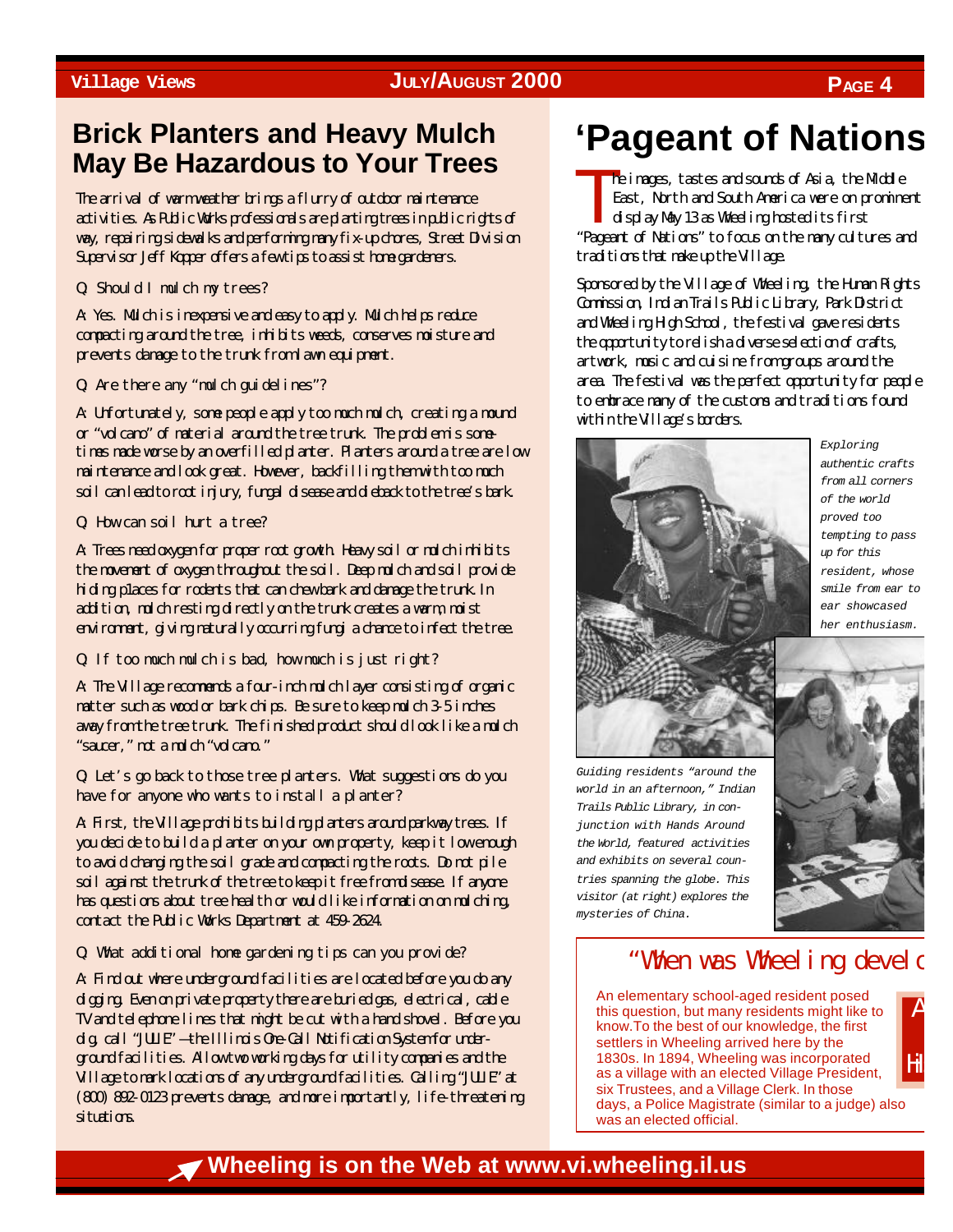# **elebrates Diversity**



*The Allegria Mexicana dancers from St. Joseph the Worker church were among six groups to provide dancing and music at the event.*

Crowds gathered in front of the stage thrilled to the sights and sounds of mariachi and West African rhythm bands, tapped their toes as dancers presented Ukranian, Mexican and Indian celebration dances, and felt the boom of Big Drums of Japan.

Attendees flocked to exhibits showcasing many tradi-

**NE TO** 

tional artwork and crafts, which included African dolls and jewelry, watercolor paintings of Europe, and products woven and sewn by Mayan Indians from Guatemala.

As residents celebrated, local food purveyors offering Mexican, Chinese and Italian cuisine were on hand serving exotic dishes made in their restaurants.

The outdoor festival, centerpiece of Multicultural Month in Wheeling, showcased the community's cultural diversity. Based on the event's success, the Board of Trustees granted approval to hold the 2nd annual "Pageant of Nations" in 2001. Planning is already under way.

## and why is it called that?"



Unfortunately, there seems to be little information available regarding how the Village got the name "Wheeling." Some people believe it might have resulted from our village being a rest stop for wagon travelers headed from Chicago to Wisconsin. Others think the name "Wheeling" might sound similar to the name of

the place in Germany from which many early residents of our area emigrated.

## **Human Rights Commission [Expands to Seven Members](http://wheelingil.gov/Government/BoardsAndCommissions/BoardsAndCommissions.htm#Human Rights Commission)**

Wheeling's Human Rights Commission will continue to celebrate the Village's cultural diversity and focus on promoting greater understanding among residents by expanding its ranks to include two new members. That will bring its total number of volunteers to seven.

Founded in 1864 by a group of German farmers, Wheeling now boasts a population of over 32,000 residents who come from all walks of life. Fighting the stereotypes associated with various ethnic groups and combating public displays of bigotry is the work of the Wheeling Human Rights Commission.

They visit area schools, organizations and attend community events, helping people realize that a diverse community is a strong community. Having two more volunteers on the board will help spread this message.

"We like to get involved wherever we can to get our message across," said Bill Maloney, Chairman. "With five members on the Commission, we were spreading ourselves a bit thin and found it difficult to accomplish everything we wanted. With two more people on board, we will more effectively promote cultural and racial understanding among the residents of Wheeling."

In addition to Maloney, other commissioners include Paul Safyan, Gary Hittleman, Scott Kozlov and Judy Bechaud. All are residents of Wheeling. The Commission meets the third Tuesday of every month in the Village Hall lunch room at  $7:15 \text{ p.m.}$ 

### **Submit Letter of Interest**

Members of the Human Rights Commission are appointed to two year terms by the Village President, with appointments approved by the Board of Trustees. Residents interested in holding a seat on the Human Rights Commission should send a letter stating their interest to Greg Klateki, Village President, at Village Hall, 255 West Dundee Rd.

# **Kids Plant Tree to Mark Arbor Day**

As Walt Whitman School Principal Ralph Cook looks on, kindergarteners and their fifth grade "buddies" piled dirt on the roots of a tree planted to commemorate Arbor Day 2000.

The planting was part of the Village's regular tree-planting program. Each year, the Village plants about 100 trees to replace damaged or dying trees.

The program has earned Wheeling the title of Tree City USA for the past 10 years.



**Wheeling is on the Web at www.vi.wheeling.il.us**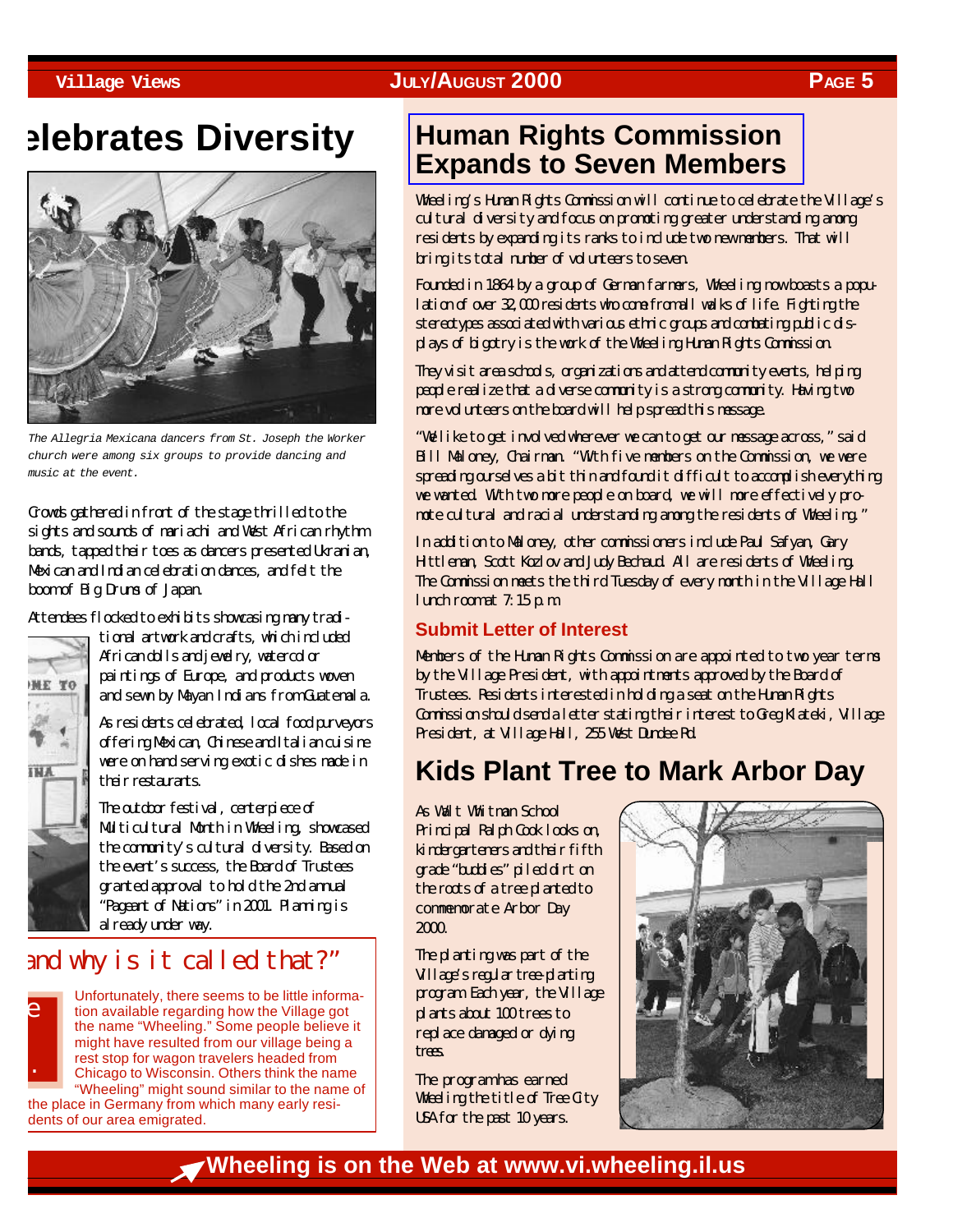# **Wheeling Weather Makes the Map**

W hether temperatures plummet or thunderstorms roll in, the Village of Wheeling is at the top of mind for weather forecasters and millions of Chicago-area television



*"Palwaukee is a key location for monitoring and reporting Chicago weather."*

viewers and radio listeners alike. Why is a town of 29,000 residents so prominent in the world of isobars and barometric pressure?

The answer lies in an installation of metal pipes and high-technology gear known as the Automated Surface Observation System at Palwaukee Airport. Operated by the National Weather Service, the weather-monitoring station keeps track of constantly changing weather conditions minute by minute.

The system, made up of eight different instruments, keeps track of virtually every possible weather condition. A visibility sensor transmits a beam to an electric eye-like receiver to determine how much light is falling in the area.

The anemometer measures wind speed, while a temperature/dewpoint sensor not only reports the current temperature but provides information for calculating relative humidity.

When forecasters report the current cloud ceiling, they use data collected by the ceilometer. This device aims a beam of light straight up. When the lightbeam hits a cloud, a signal is bounced back indicating the altitude of that cloud. It takes a new reading once a minute, averages five readings and reports it as cloud cover. The ceilometer can also detect clouds in different layers, whether they are broken, overcast, or scattered, etc.

The weather identifier samples the air for any particles, combines data from other instruments and determines present conditions, such as haze, fog, rain or snow.

A rain sensor measures the amount of precipitation in the air, although it is not well suited for freezing conditions. A second device, the freezing rain sensor, using a different technology, reports that information.

# **Answers to Frequently Asked Questions**

This periodic feature of *Village Views* answers questions frequently asked by residents. Visit **www.vi.wheeling.il.us/ReferenceDesk/ FAQ.htm** for a more comprehensive list. If you have questions and would like answers, just complete and mail the Speak Out form on the adjacent page or click at the bottom of any page on www.vi.wheeling.il.us/ to leave feedback questions.

Q: What should I do if wastewater backs up in my home? Are repair costs my responsibility?

A: Call the Village first before calling a private plumber. The Sewer Division of the Public Works Department will determine if the source of the

backup or blockage is in a Village-maintained public sewer line. If so, it will be corrected by Village crews. If it is not, the Village will, as a cost-free service to its residents, internally televise private sanitary service lines. Your service line runs from your home to the point of connection to the Village's public sewer line. If the problem is in the private sanitary service line, the Village will tell you where it is so you can instruct a private plumbing service where to dig. The homeowner is responsible for all costs involved with repairing and maintaining private sanitary lines.

Q: What if water backs up in the street during a rainstorm?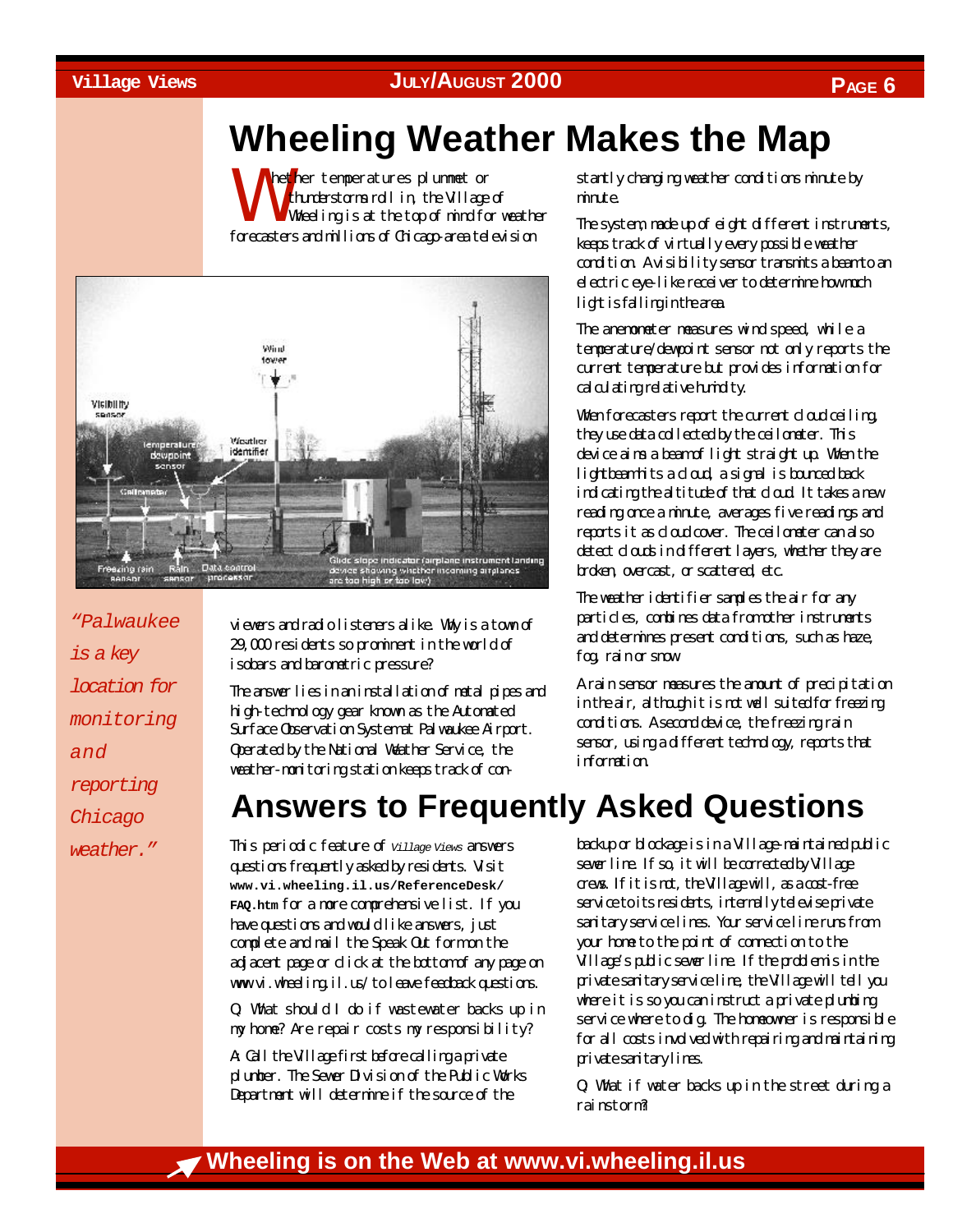# **Community Calendar**

*Residents are invited to attend public meetings of the following Village boards and commissions. Most meet in the Village Hall Council Chambers (unless otherwise noted).*

*Village Board — Every Monday, 7:30 p.m.*

*Plan Commission — Second and fourth Thursdays of the month, 7 p.m.*

*Board of Health - Fourth Tuesday, every other month, 7 p.m.*

*Human Rights Commission — Third Tuesday of the month, ,7:15 p.m., Village Hall lunch room.*

*Zoning Board of Appeals — Second Tuesday of the month, 7:30 p.m., south half of Village Hall lunch room.*

*Senior Citizens Commission — Third Monday of the month, 10 a.m., Pavilion Senior Center.*

*Fire and Police Commission — Third Tuesday of the month, 7 p.m., Fire Department Conference Room.*

*Palwaukee Airport Commission — Third Wednesday of the month, Committee of the Whole meeting, 7 p.m., regular meeting, 8 p.m., Airport offices, 1020 South Plant Rd.*

*Economic Development Commission— First Tuesday of each month, 8 a.m. , south half of Village Hall lunch room.*

*Board of Ethics — Third Thursday of the month in January, April, July and October, 7 p.m., south half of Village Hall lunch room.*

*Special Events Committee — Second Tuesday of each month, 7:30 p.m., south half of Village Hall lunch room.*

### **July 4 —**

Independence Day Celebration:

1 p.m., Taste of Wheeling begins, Park District playing field adjacent to Village Hall

6 p.m., traditional Independence Day parade, starts on Wheeling Rd. at Dundee

Nightfall (about 9 p.m.), Expanded \$20,00 fireworks display, Heritage Park

### **July 12 —**

2:30-8:30 p.m., blood drive, Fire Station 24 at Village Hall, Dundee Rd., sponsored by the Board of **Health** 

### **September 9 —**

Palwaukee Municipal Airport Open House,  $10a m - 2p m$ 

*Give the "gift of life" . . . The Wheeling Board of Health will sponsor a blood drive, Wednesday, July 12, 2:30-8:30 p.m. at the Fire Station, Village Hall.*

# **FAQs...**

*continued from page 6*

A: Call the Village immediately. Most likely, the storm basins in the street are either covered with debris or obstructed with silt from monal street runoff. Public Works crews will clear any obstructions to restore proper drainage.

Q: Can a parkway tree be removed if its roots are obstructing my sanitary service line?

A: No. Sanitary service lines, which have been intruded with tree roots, are considered defective and must be repaired. All costs relating to repairs and maintenance of private sanitary service lines are the responsibility of the owner.

# **SPEAK OUT**

Communicate with Wheeling elected officials and administrators. Your advice, suggestions, questions and opinions are appreciated and **will receive response.** Please complete this form, detach and return to: Village Manager, Village of Wheeling, 255 W. Dundee Road, Wheeling, IL 60090.

| Name           | Phone |
|----------------|-------|
| <b>Address</b> |       |
| Comment        |       |
|                |       |
|                |       |
|                |       |
|                |       |
|                |       |

## **Wheeling is on the Web at www.vi.wheeling.il.us**